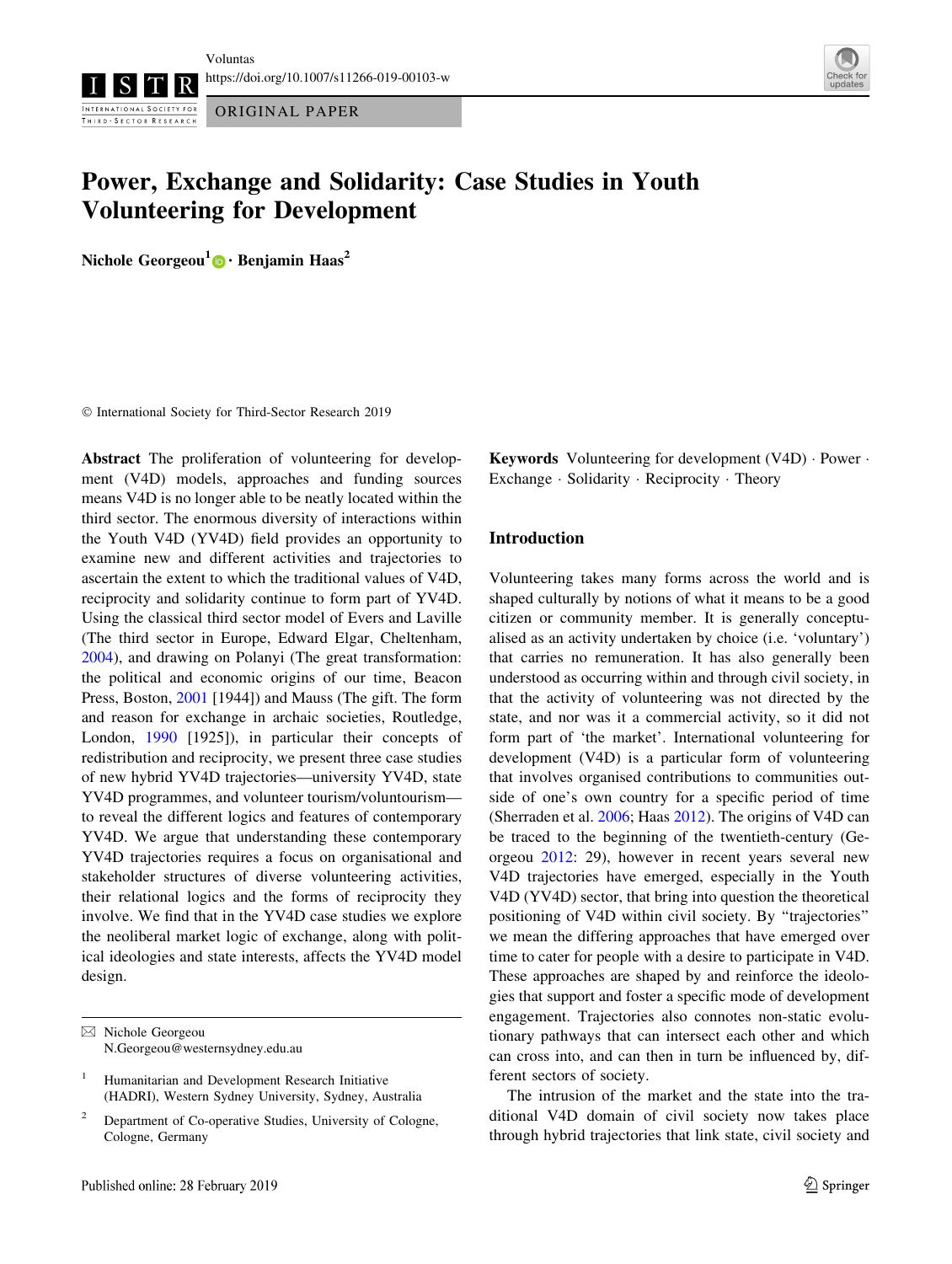the market. The discourse around the effectiveness of V4D broadly is associated with partnerships between people and communities, and the new V4D trajectories employ a discourse of 'global civil society' (Lyons et al. [2012\)](#page-13-0) and cosmopolitanism. This is important because V4D is increasingly being regarded by states as an alternative development approach to direct aid, and by private companies and 'social entrepreneurs' as a strategy that is claimed to strengthen the capacities and skills of host communities. Recent scholarship by Schech et al. ([2016:](#page-13-0) 1) argues that relationships between host organisations and volunteers are central to achieving development impacts, and the concept of partnership (between some combination of state, business, NGOs and individuals) is fundamental to UN Sustainable Development Goal (SDG)  $17<sup>1</sup>$  and is a logic that informs the operationalisation of all the SDGs.

Empirical studies of V4D have usually focused on issues such as the motives and benefits for volunteers (Wearing [2001;](#page-13-0) Georgeou [2012](#page-12-0); Mostafanezhad [2013;](#page-13-0) Smith and Font [2014](#page-13-0); Boluk, et al. [2016](#page-12-0)) or on their impacts on host communities (Palacios [2010;](#page-13-0) Schech et al. [2015;](#page-13-0) Lough and Tiessen [2017](#page-13-0); Tiessen et al. [2018\)](#page-13-0). These contributions and insights have not however led to a resolution of theoretical tensions. The problem is essentially that over-rigid or traditional definitions of what constitutes V4D do not capture the diversity of modes, logics, and funding models that currently proliferate. This article presents three case studies of YV4D that allow us to conceptualize how these new hybrid forms occur and operate in practice. Using a classical third sector model presented by Evers and Laville  $(2004)$  $(2004)$  and drawing on Polanyi  $(2001$  [1944]) and Mauss [\(1990](#page-13-0) [1925])—in particular their concepts of redistribution and reciprocity—the case studies presented allow us to develop a model that captures some current trends and trajectories within YV4D so as to understand these organisational and stakeholder structures of diverse V4D activities, and their relational logics. This is significant as what we highlight are neo-colonial trends in global YV4D models that affect not only the understanding of poverty in the Global South (and thus social and political power), but also the practises of social justice, equality of opportunity and the design of future YV4D programmes.

## Methodology

This article presents three cases studies of YV4D—Australian University YV4D, German state YV4D programmes

and volunteer tourism/voluntourism.<sup>2</sup> Following Yin [\(2009](#page-13-0): 48), case studies allow us to explore 'the circumstance and condition of an everyday or commonplace situation' in individual YV4D trajectories, and together they provide an opportunity to examine the various conceptualisations and experiences of YV4D actors, and to locate them within a theoretical model. The case studies utilise both qualitative (primarily textual analysis) and quantitative data (primarily statistical).

A concentration on one type of volunteering engagement (V4D), and a focus within that on three cases studies of one subset (YV4D), cannot of course lead to generalisations about either V4D, YV4D or other forms of volunteering generally. Our intention is more to demonstrate that assumptions about the relationship of V4D to civil society are no longer axiomatic and to use the insights provided by the case studies to ask different questions about new YV4D trajectories to focus on issues of reciprocity and solidarity within a global neoliberal world.

#### Argument

We argue that University YV4D and state YV4D programmes represent hybrid forms of cooperation between public sector and private business, but as our case of the German state YV4D (the *weltwärts* programme) shows, official governance structures make it particularly difficult for civil society organisations to define their own goals within volunteering and development. Both of these cases, and new YV4D trajectories such as volunteer tourism that sells a 'development experience', disrupt traditional understandings of volunteering as occurring wholly within civil society, while the regulatory demands imposed by governments to justify the provision of public funding to YV4D programmes fundamentally reconfigure the relationships that previously existed between northern NGOs and communities in the global South, and between the state and NGOs in the North, impacting on global power structures.

Arguably what we propose is significant as it allows us to: (1) document a specific subset of V4D in its relations to state, civil society and the private sector, (2) consider the

<sup>&</sup>lt;sup>1</sup> While 'volunteering' is not specifically mentioned in this target, SDG 17 acknowledges the centrality of people's ownership of the SDGs, and the important role that volunteering plays in connecting people, providing services and technical assistance, and organising collective action for social change. See (UN Volunteers [2015;](#page-13-0) UN [2016\)](#page-13-0).

 $\overline{2}$  Some commentators (see Grabowski, Wearing, Small 2015; Brown and Morrison 2003) have argued for a distinction between volunteer tourism (linked to helping communities achieve development goals) and what is tagged 'voluntourism' (which covers those who engage in a little volunteering whilst on holiday). We use the terms 'volunteer tourism' and 'voluntourism' interchangeably as this distinction rests on motivations of volunteers, the percentage of time spent on development activities in country, and whether they consider themselves to be 'tourists'. We consider this distinction as problematic, especially as time as a significant demarcation of the difference between volunteer tourism and voluntourism programmes has been highly contested (McGloin and Georgeou [2015](#page-13-0); Chen [2018](#page-12-0)).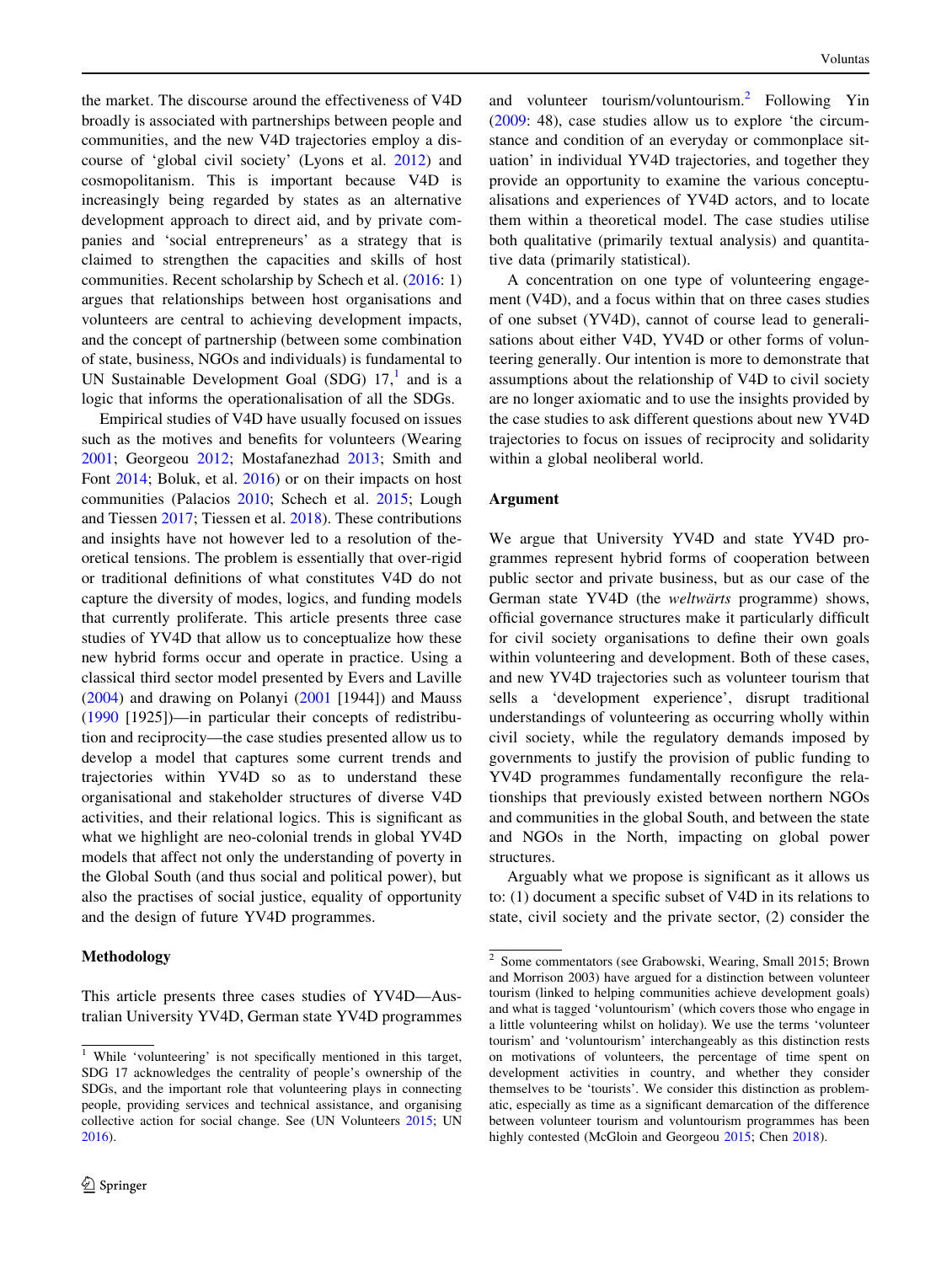need for better delineation of alternative models of V4D for the purpose of better understanding their outcomes; (3) apply our model to other forms of V4D, hopefully allowing a break from the conceptual stasis of state/civil society/market towards a focus on power, reciprocity and solidarity; (4) construct alternative YV4D pathways founded on strong ethical principles, practices and reciprocity, which involve genuine partnerships based on solidarity (i.e. Langdon and Agyeyomah [2014\)](#page-12-0).

## Structure

This article has four parts. In Part I, we review the relationship of V4D and YV4D to civil society, arguing changing modes of engagement raise new questions that require new explorations. In Part II, we advance a twotiered theoretical model: first, a structuralist level that captures the organisational logics of YV4D trajectories, organisations, programmes and institutions; second, a poststructuralist relational level that captures the symbolic order of YV4D trajectories, such as the interplay between power, exchange and solidarity. In Part III we present data from Australian university YV4D, the German YV4D programme weltwärts, and volunteer tourism, which is predominantly attractive to young people, often school leavers on their 'gap year' or between university semesters. In examining these three cases we illuminate the strength and value of our theoretical model. In Part IV we address the issue of how the increased involvement of 'for-profit' organisations and the state within YV4D (as well as mixed public/non-profit or public/for-profit schemes), requires a shift from the traditional understanding of YV4D (and V4D generally) as an activity taking place within the non-profit and civil society sectors. This raises a series of questions surrounding the extent to which reciprocity and solidarity remain as key features in emerging trajectories of YV4D (and perhaps V4D generally). We also question the impact of the intrusion of neoliberal market logic of exchange, along with political ideologies and state interests on V4D and YV4D model design, which has significant consequences for future YV4D engagement.

# State, Civil Society and Market in Volunteering for Development

Volunteering has traditionally been conceptualised as occurring within and through civil society, and international volunteering for development (V4D) as occurring within an emerging 'global civil society'. In this view, individuals who travel abroad to volunteer are understood as demonstrating some type of emerging 'global citizenship', or are engaging in 'transnational civil society' (Batliwala and Brown [2006](#page-12-0)), yet as both the state and the private sector ('the market') have become fully engaged in V4D, forming new partnerships and collaborations, this view of global citizenship increasingly does not explain the complex formations that have evolved in V4D through the intersections of state, market and civil society.

V4D is traditionally understood as an activity that takes place when individuals render assistance that aims to improve the lives of people in the global South. $3$  V4D aims to reduce poverty and inequality, and is primarily a phenomenon related to individuals who travel from the global North to the global South to assist in development processes and projects. There is however great diversity in V4D programmes and practices, and it is difficult to make generalisations about the phenomenon: one could look at V4D as directional (North–South, a growing South-South trend, or South-to-North), as skills transfer or community based activity (professional/diaspora V4D (see Schech et al. [2016\)](#page-13-0)); or focus on duration (short or long term (i.e. Georgeou [2012\)](#page-12-0)). North-to-South is historically the most studied form of V4D (Ballie Smith et al. [2018\)](#page-12-0), and within this a recent trend has been towards hybrid trajectories of YV4D occurring through Northern educational institutions sending student to countries in the Global South for learning and exchange experiences in the realm of global citizenship education and global learning.

Linking all volunteer activity to notions of civil society or a global civil society is particularly problematic, because understandings of what it means to be a volunteer, and volunteering within each national context, arise from specific social, political, cultural and religious histories and experiences (Georgeou [2012:](#page-12-0) 1, 10–12; Haas [2012:](#page-12-0) 66 ff.). To complicate matters further, volunteering can also occur within for-profit areas, such as aged care settings, or stateoperated sectors, such as hospitals and schools. With respect to V4D, new trajectories and hybrid organisations have emerged over the past 20 years that combine the state and the private sector, sometimes bypassing civil society groups completely, and which represent forms of hybridisation of development activity. New hybrid forms of YV4D demonstrate the new complexities and ambiguities that have emerged in V4D, rather than the traditional demarcations between civil society, the state and the market.

Critics of YV4D, especially those utilising a postcolonial approach, argue YV4D reinforces the image that the North has development solutions for the South and fails to

<sup>&</sup>lt;sup>3</sup> The term global South is used here to refer to what were previously regarded as 'developing countries' to which the vast majority of international V4D programmes are targeted. We prefer global South to 'developing countries' as a term that more accurately reflects the shared history of colonisation and current challenges of many parts of the post-colonial world.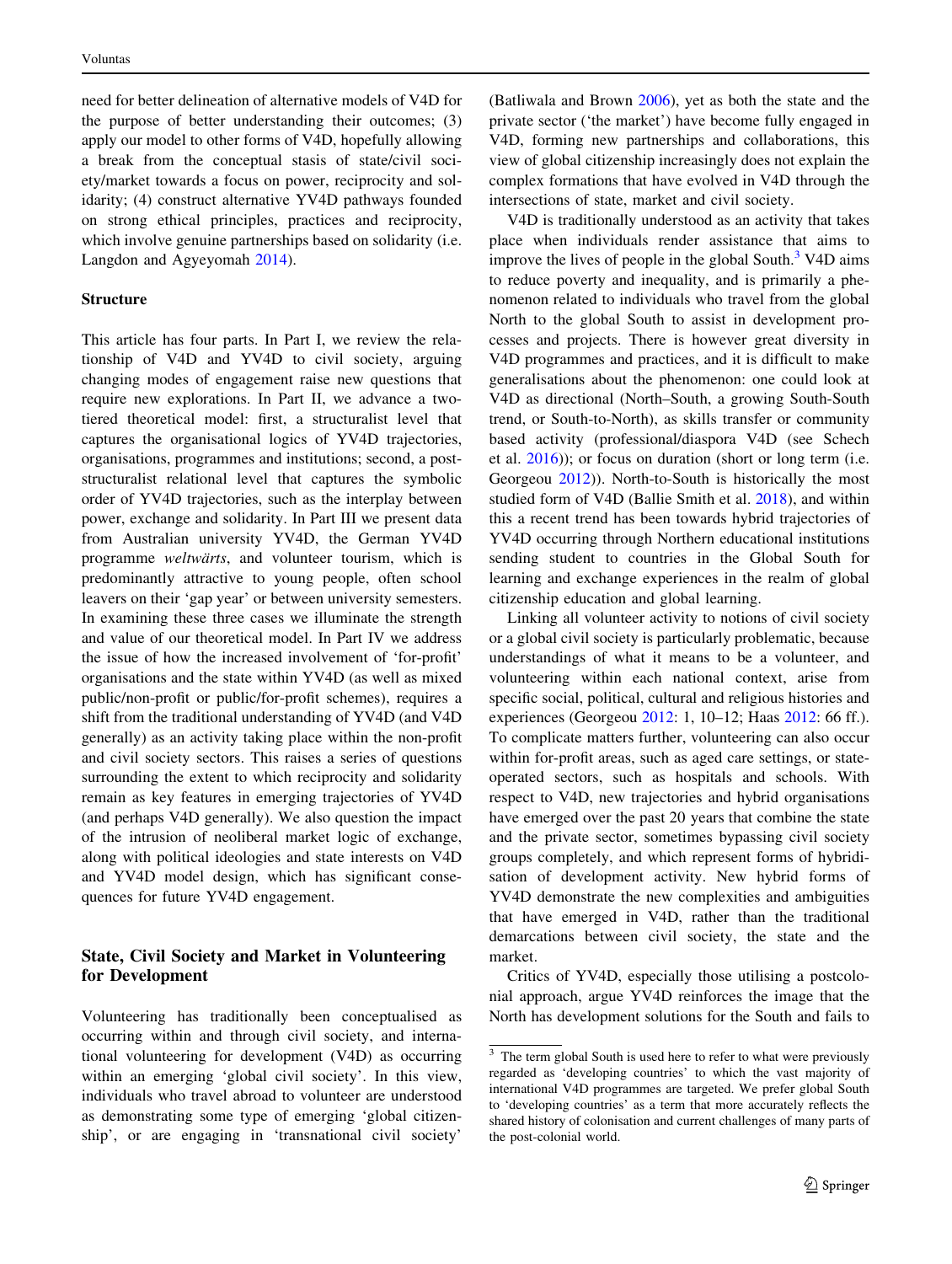question colonial exploitation or unequal global power structures (Simpson [2004](#page-13-0); Guttentag [2009;](#page-12-0) Butcher [2011](#page-12-0)). They argue YV4D sets up an image of unskilled young people as white experts ''helping'' the ''inferior other'' in the global South (Haas [2012;](#page-12-0) Haas and Repenning [2018](#page-12-0)), at the same time as enhancing the V4D participant's cultural and economic capital with the ultimate aim of future employability and financial reward (McGloin and Georgeou [2015\)](#page-13-0). North–South YV4D is an important sector of study as it often represents the first contact of young people with poverty, an experience that is shaped by, and which can itself shape, their worldview. As the workers, policy makers and business people of tomorrow, the youth of the North carry within them the future structures of power relations, at least in terms of how they see problems of poverty. As such, the design of YV4D models is critical to future social and political relations.

Most YV4D programmes can be broadly categorised as a form of experiential learning (Fowler [2008\)](#page-12-0). There are many different forms of YV4D programmes, each with a different emphasis. For example some focus on international cultural experiences, others stress service learning, some offer work integrated learning in the global South in form of internships in NGOs or practicum placements in hospitals or clinics. YV4D models are thus many and varied, and our case studies illustrate three hybrid forms, however these should not be seen as the totality of either V4D or YV4D activity.

# Capturing the Structural and Relational Logics: Towards a Theoretical Model

In this section we introduce a model that includes two levels: First, the structural level aims to capture the organisational logics of V4D trajectories, organisations, programmes and institutions (a structuralist perspective). Second, the relational level aims to capture the symbolic order of V4D schemes, such as the interplay between power, exchange and solidarity (a post-structuralist perspective).

# Structure: Volunteering for Development in a 'Plural Economy'

The starting point of our model is the classical concept of a 'plural economy', rooted in the economic theory of welfare pluralism (Evers and Laville [2004](#page-12-0); Stiglitz [2009\)](#page-13-0) and based on Polanyi's (1944) substantive approach. Civil society and the third sector are understood as the ''public sphere'' of voluntarily constituted institutions and encompass traditional V4D organisations such as religious and secular charities, that are separate from state, market and

family/community. The central interface between civil society and the third sector is the level of organisation. Hence, the third sector is the organisational infrastructure of civil society in that the activity of volunteering is not directed by 'the state', and nor is it a commercial activity, so it is not part of 'the market' (Anheier et al. [2000\)](#page-12-0).

Evers and Laville [\(2004](#page-12-0): 17) presented a model that spans ideal types (in accordance with Max Weber) of the four sectors of this 'plural economy' (Fig. [1](#page-4-0)). At the same time the three poles of the state, market and family/community represent dominant principles of governance, thus different forms of reciprocity, based on Polanyi's economic theory. The plural economy model emphasises ''the fundamentally open, mixed, pluralistic and intermediary nature of the third sector'' (Evers and Laville [2004:](#page-12-0) 36). In our view, this model optimally helps to theoretically capture not only the nature and position of different V4D actors and organisations, but, due to its dynamic demarcation lines, helps to analyse the current hybridisation of YV4D trajectories and the increasing influence and penetration of non-traditional V4D actors, such as governments or private firms, into various V4D trajectories.

Community In terms of reciprocity theory, the sphere of the community (households) are primary network structures, founded on solidarity-based generalized reciprocity. Here, actors do not expect a balanced utilitarian-oriented defined reciprocity like in the market (Schulz-Nieswandt [2008](#page-13-0): 327). The actors are willing to establish a social and therefore not a contractual relationship. The reciprocity cycle—and here Polanyi clearly draws on Marcel Mauss [\(1990](#page-13-0) [1925])—''is based on a gift calling for a countergift through which the groups or persons who received the first gift exercise their right to give back or not'' (Evers and Laville [2004:](#page-12-0) 18). We can describe this logic as 'solidary' in that it represents a form of generalised reciprocity where exists generalised forms of giving and receiving over time, and between different actors, but there is no expectation of any direct returns between those actors. This form of reciprocity is opposed to the market logic, as it is inseparable from the social relationships of the actors. For example, faith-based volunteering can be seen as V4D taking place at the community level.

State The figuration of the state and its relationship to society as a whole can be described by the principle of hierarchically, asymmetrical ('herrschaftlich') organized reciprocity. This reciprocity is both regulative and re-distributive. Re-distribution means the expenditure of compulsory contributions (e.g. taxes) that are handed over to the central authority of the state. 'Regulation' means the normative legal definition of conditions of action for social actors (Schulz-Nieswandt [2008:](#page-13-0) 326). Hence, in V4D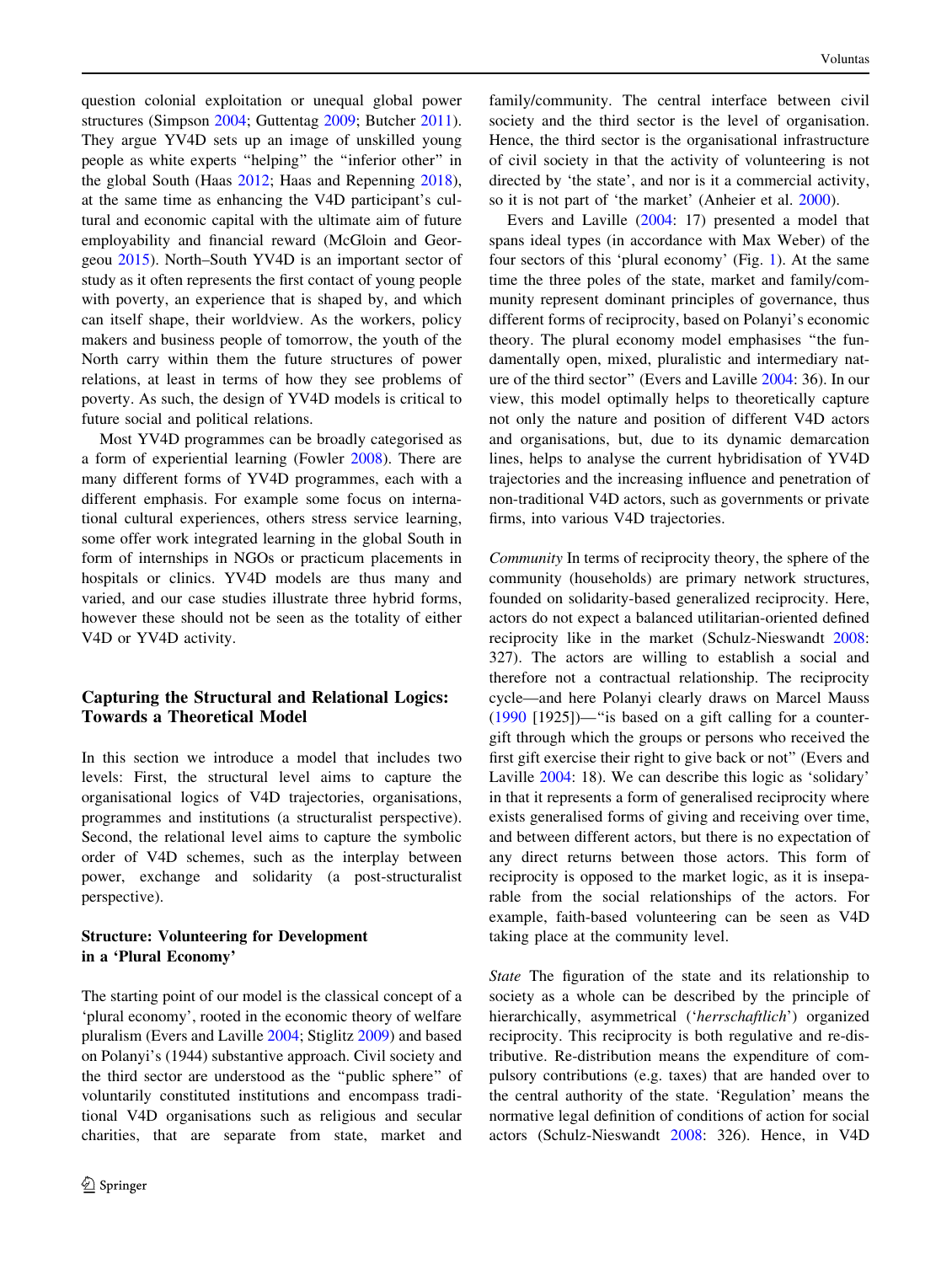<span id="page-4-0"></span>Fig. 1 The plural economy (Adapted from Evers and Laville [2004:](#page-12-0) 17 the welfare mix)



trajectories, states might intervene through funding (redistribution) or through legal frameworks that effect the activities of V4D organisations (regulation), or ultimately by setting up their own public V4D programmes, as is the case with the US Peace Corps.

Market The market is based on a barter and exchangeoriented, balanced type of reciprocity where the relation between the economic subjects is contractual and not social. The actors expect a direct return which can be financial, or which can come in services or goods (Evers and Laville [2004:](#page-12-0) 17, Schulz-Nieswandt [2008](#page-13-0): 327). As we argue below voluntourism offers a market product (''development experience'') for which volunteers pay money in order to receive a certain service (the organisation of the tourism experience) in return, and therefore the logic of direct and balanced reciprocity would be predominant.

Dynamics The idea of the model is dynamic and flexible, which is represented by the three shiftable axes: (1) informal networks versus formal, professional organisations, (2) non-profit operating objectives versus for-profit and financial objectives, (3) public oriented action versus private, commercial oriented action. The flexibility of these axes allows us to identify trends and hybridisation processes in V4D trajectories (represented by the shaded triangles and arcs of intersection).

The Third Sector An intermediary sector placed in the middle of the model. Civil society organisations within this sector always combine different reciprocal logics and characteristics. Even though all V4D models describe themselves as ''volunteering'', which has been understood as a civil society activity, some closely resemble the ideal type of a state programme, others link more with the community level, and some are strongly aligned with the market. The model will also help to show how most of these trajectories are hybrid forms, located between different sectors but combining different governance logics and forms of reciprocity.

It is important to note, that V4D connects people and organisations from different countries that interact. Hybrid forms of V4D raise the question of whether they form part of the third sector/civil society, or if they have simply incorporated and appropriated civil society discourse. The above outlined classical plural economy or welfare model will help us to situate particular V4D organisations, activities and trajectories and to show their movements within the sectors and reciprocal logics. As we will discuss in Part III, current trends in YV4D show how these axes have been pushed towards either the pole of the state or the market. We will demonstrate how different YV4D organisations and trajectories can be analysed by means of these different sectors and governance principles, and how they can then be placed within the model.

# Relations: Power, Exchange and Solidarity

Whilst in the first diagram we have attempted to locate different organisations or trajectories within a sectoral model, below we aim to capture the relationships that exist between volunteers, sending and host organisations, and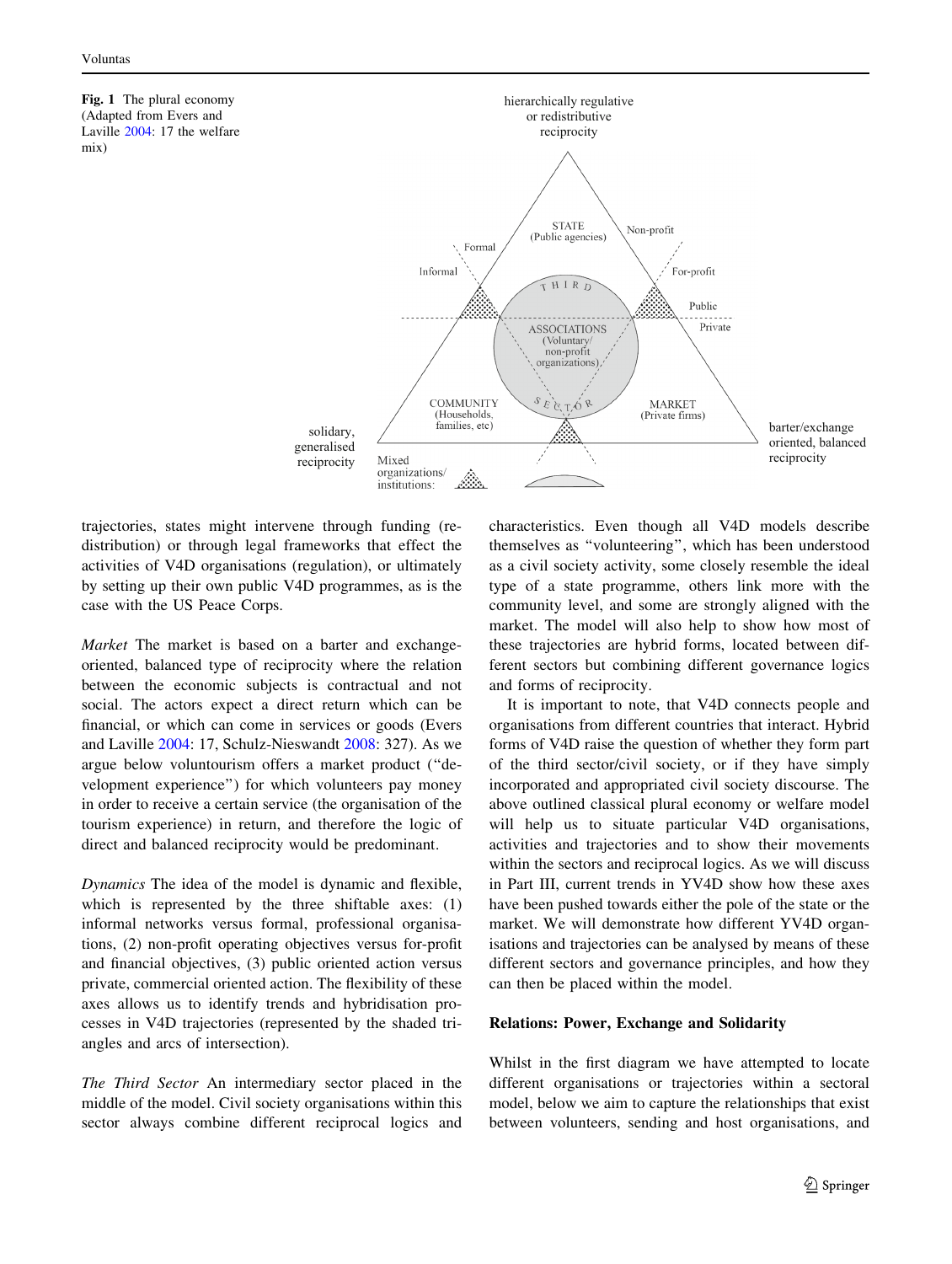the host communities. Drawing on a different set of critical literature on V4D activities, we argue that in general, the relationships or relational order can be differentiated through three (ideal) forms and logics of reciprocity: redistributive, generalised or balanced.



We can now ask the question ''By which form of reciprocity is the YV4D relationship under consideration mainly shaped?''. The response to this question will indicate which part of the relational triangle applies, and whether the YV4D activity is closer to a specific ideal type of reciprocity relationship. As explained below, the dominant organisational context shapes the relationships, and thus the types of reciprocity at play, despite the individual motivations of a volunteer.

Hierarchy/Power/Redistributive reciprocity The notion of the North as ''aid giver'' and the global South as aid ''receiver'' implies redistribution, however this transaction occurs with a clear superiority of North over South and with a clear hierarchy of power. Whereas the countries of the North are duty bound to provide official development assistance as part of a general programme of global development—often linked to regional interests (i.e. European States to Africa, the US to Latin America and the Caribbean, Australia and New Zealand to the Pacific)—all such aid relationships reinforce unequal global power structures. Following the advent of tied aid, where donor priorities formed the largest part of development programmes, there has been some recognition that recipients should have more influence over where the development aid is being spent. The Paris Declaration ([2005\)](#page-13-0) and Accra Agenda for Action ([2008\)](#page-13-0) (OECD: n.d.) are evidence of this. With respect to YV4D, we can ask: ''Are the relationships in a certain trajectory characterized by hierarchy, power and redistributive reciprocity?'' State run YV4D programmes exhibit the same logic as the broader aid sector (redistributive reciprocity), and much of the discourse focuses on the notion of the wealthy North giving to the global South. This does nothing to fundamentally disrupt or overturn a hierarchical relationship, and if anything,

the continued provision of both official development aid and state run YV4D programmes reinforce already hierarchical power dynamics.

Exchange oriented/Balanced reciprocity The notion of balanced reciprocity requires both partners in V4D benefiting from the experience. It implies a relationship of mutual benefit—both give and both receive, and it is clear that both want to get something out of the exchange. This may be approached through some utilitarian calculus where good is maximised, although this type of balanced reciprocity is transactional and is akin to a contract where services are supplied in exchange for a benefit. Voluntourism links individuals with poor communities (the product) in exchange for a benefit (money), so both partners (individual and company) receive a benefit. In asking ''Are the relationships in a certain trajectory characterized by balanced reciprocity or to what extent is the direct exchange in the foreground?'', it is worth noting that the "poor" community in which the voluntourism transaction takes place is not necessarily in the foreground as it is neither the purchaser nor the vendor; rather, the community itself becomes part of the commodity of the 'development experience'.

Solidarity/generalised reciprocity Feelings of solidarity with the global South form the basis of the relationship of generalised reciprocity where the identity of the person to whom benefit will flow is essentially irrelevant. In this situation giving occurs because it is axiomatically a 'good thing to do' and the giver can to some extent put oneself into the receiver's position. In the case of V4D the motivation of the volunteer in giving their time and labour centres around the desire to assist others which comes from a position of empathy with other people, or more particularly the notion that other people should also be able to enjoy their human rights (Wilde [2007](#page-13-0)). In this sense the volunteer's labour and presence in a community becomes a 'gift'.

Gifts that cannot be correlated directly with a previous gift or service are referred to as generalized reciprocity; in this case the relationship, not the gift itself, is the main focus. This generalisation can occur not only within a period of time, but also within groups such as generation relationships (Stegbauer [2010:](#page-13-0) 67 ff.). Schulz-Nieswandt and Köstler  $(2011: 150)$  $(2011: 150)$  understand the generalized form of reciprocity as a norm. In the process of giving, the recipient acquiesces to receiving a gift, even if there is no intention for the exchange to be of equal value; for example, the gift given in return may be smaller. Only if people accept this (occasional) gift surplus, can societies function, since, as they argue, it is not possible to organize the entire world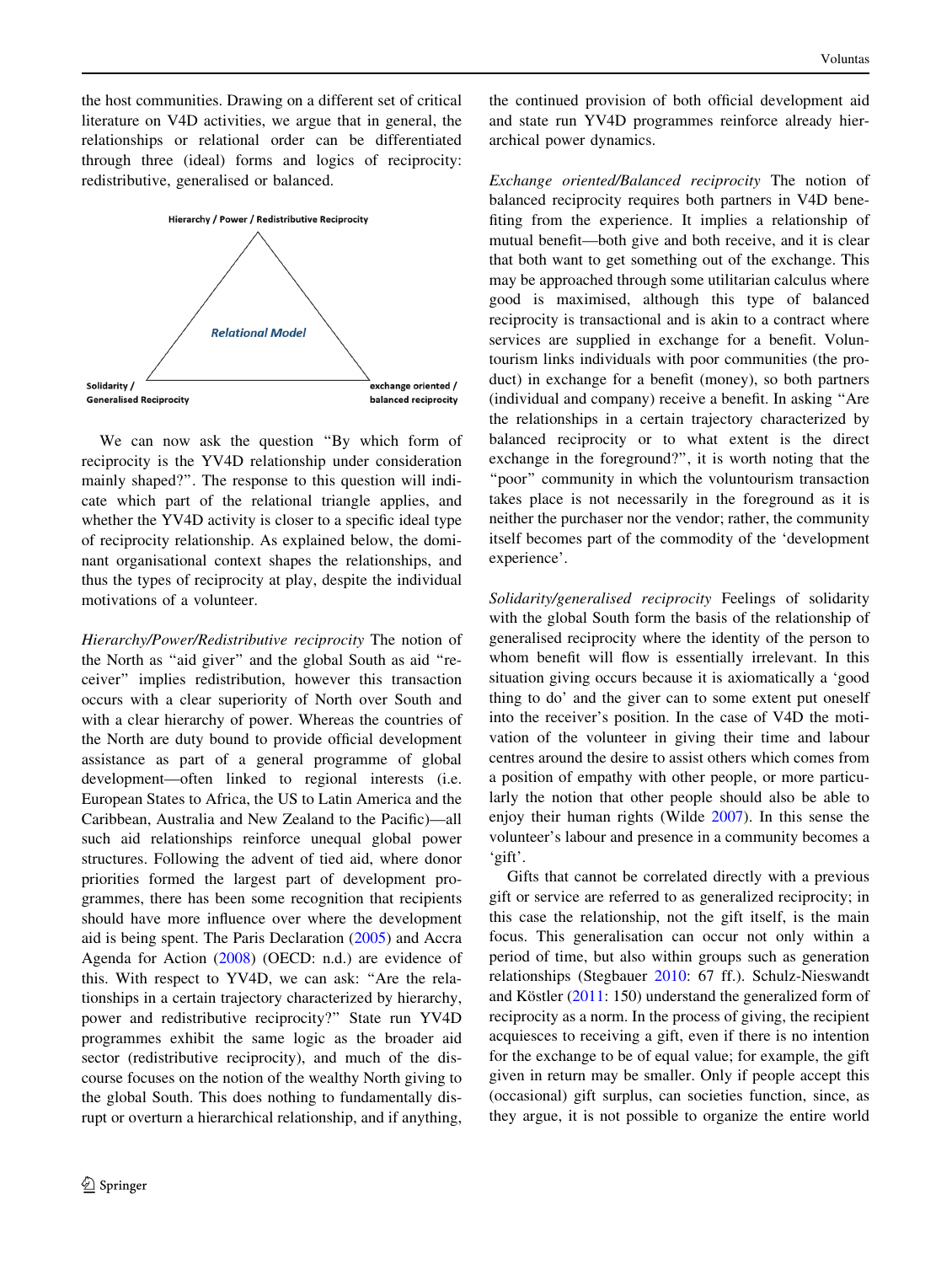according to the principles of exchange and market (Schulz-Nieswandt et al. [2009:](#page-13-0) 46).

The notion that individuals, through their fleeting engagement with extreme poverty, can change the material conditions of people's existence has been critiqued as neglecting structural causes of poverty (Simpson [2004](#page-13-0); Vodopivec and Jaffe [2012](#page-13-0); McGloin and Georgeou [2015](#page-13-0)). While global civil society links clearly with the notion of solidarity, and while the political aspects of solidarity along class lines have been long clear to Marxists, the possibility for genuine solidarity between individuals in the well-off North and the poor in the global South is far less clear. This does not prevent people from attempting to effect change in a variety of ways, and with no expectation of direct return. As a result, there are generalised forms of giving and receiving that result from notions and motivations of solidarity, both individual and collective. With respect to YV4D we can ask ''Are the relationships in a certain trajectory characterized by solidarity and generalised reciprocity?'', as different forms of reciprocity can overlap, or can be in conflict with each other.

We posit that our theoretical model using ideal types helps to sort out different forms and levels of actor relationships, as well as the specific logics of reciprocity. This can help to untangle many of the blurred lines that have evolved with the emergence of hybrid forms of V4D. In the model we propose no sector is static, and all sectors influence each other.

# Case Studies: Locating New Hybrid YV4D Forms and Trajectories

Below we apply our model to three different YV4D trajectories to unpack the relationships and types of reciprocity involved, so as to elucidate the complexities of contemporary trajectories of YV4D. Each of the three trajectories is considered in its (1) structure and (2) relational aspects to demonstrate how working with a calculus of forms of reciprocity may be more revealing than attempting to locate a new YV4D trajectory within a specific sector in a static manner.

## Australian Universities and YV4D

## Structure: State, Market and NGOs

Many universities around the world have prioritised internationalisation programmes as part of their attractiveness to potential and exiting students. A new trajectory of international student mobility is the tendency to send domestic students abroad in order to give students an 'international experience'. Australia is one of the leading countries for outbound student mobility. The launch of Australia's New Colombo Plan (NCP) scholarship programme in December 2013 reflects a trend aligning outbound student mobility with Australia's economic and political interest (Gribble and Tran [2016](#page-12-0): 5).

In terms of YV4D Universities have responded to the government's commitment to fund student mobility (up to \$3000 in grants per student) by integrating faculty-led volunteering into formal curricula, and providing academic credit for international experience programmes. Not all of these programmes are YV4D, but with a significant increase in overall mobility there are many new and emerging engagements that do involve V4D components. In 2016 the number of outbound students rose to 44,045, an increase of 15.5% in just 1 year. The Indo Pacific countries prioritised by the NCP are the destinations of 39% of all students (both undergraduate and post graduate) participating in outbound mobility programmes (DET [2018](#page-12-0)).

Universities view the management and coordination of student outbound mobility programmes as resource intensive, so a significant trend in Australian tertiary institutions has been the use of Third Party Providers (TPPs) to place students in global mobility projects (Molony [2011](#page-13-0): 217; Malicki [2013:](#page-13-0) 6). TPPs are most commonly private companies that broker and sell development volunteering and internships with NGOs (or so called 'social enterprises') in the global South (Malicki [2013](#page-13-0): 6). In 2013 it was estimated there were in excess of 80 TPPs active in Australia (Malicki [2013:](#page-13-0) 6) including companies with formal partnership agreements with one or more tertiary institutions. Some of the more well-established YV4D companies included: Antipodeans Abroad; CISaustralia; International Student Volunteers (ISV); 40K Globe ([2019\)](#page-12-0); and VOICE (Volunteers In Community Engagement—formally Youth Challenge Australia). Malicki [\(2013](#page-13-0)) further noted that university international offices are often unaware of the extent of the outbound activities and programmes being promoted around their institutions.

Australia's universities are already predominately state funded, so this form of YV4D can be located within the sphere of activity of 'the state' as it provides both grants and loans to students and funding to the institutions. Universities sub-contracting for-profit TPPs to manage their outbound students represents the involvement of 'the market', and TPPs placing university YV4D students with NGOs or non-profit organisations in the global South is evidence of links with 'civil society' in Asia. The previous societal schema of state, market and civil society is no longer able to adequately describe how university YV4D is located.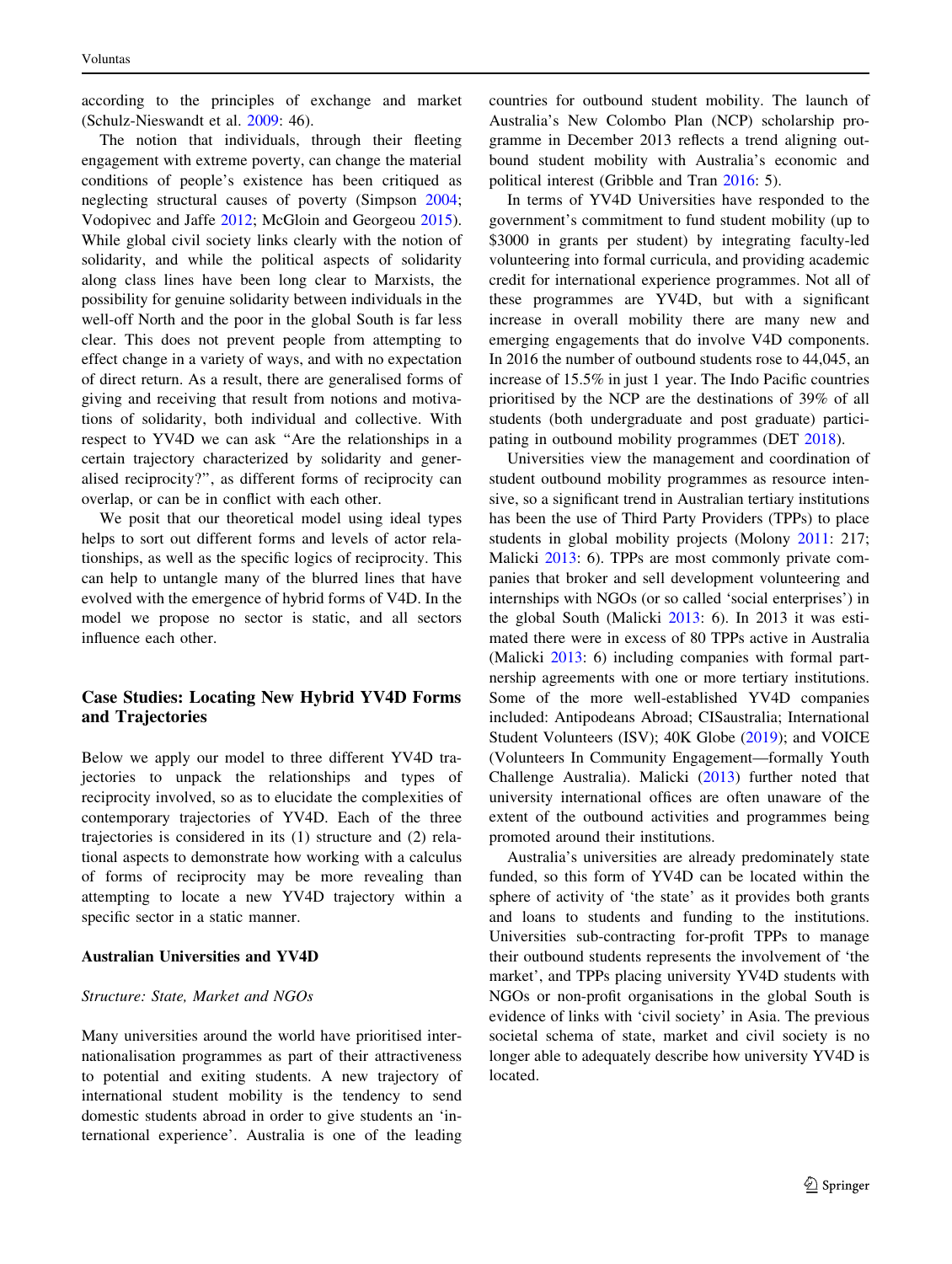Relations: State and Market Over Community

As universities engage TPPs to facilitate the outbound student experience, they remove themselves from direct indepth engagement with organisations and institutions in the host country and in the process they create a transactional relationship of balanced reciprocity. The relationship between the University and the TPP is the dominant model,<sup>4</sup> but there are also transactional relations between the state and the University, the state and the student, and (hopefully) between the TPP and host organisations or a host community.

Contrary to the official view that such exchanges provide the opportunity for young Australians to practice their acquired skills to become more ''Asia-literate and Asiacapable'' (Hawksley and Georgeou [2013:](#page-12-0) 268), we argue that the placement experiences are based on exchange orientated transactional reciprocity between the state-funded University and the TPP and do not contribute to the development of host communities. The nature of the experiences does not facilitate the sort of reciprocal partnerships necessary for effective development or mutual learning, nor does it enable the development of relationships of mutuality and solidarity considered essential to effective partnership. Rather, the practices of Australian University YV4D form part of a public pedagogy that dehistoricises processes of development in Asia, the effect of which is to reinforce the structural inequality of global capitalism in favour of a de-politicised understanding of poverty and development.

#### The German YV4D Programme weltwärts

#### Structure: State Influence Through Public Funding

The German YV4D programme *weltwärts* was introduced in 2007 by the Federal Ministry for Economic Cooperation and Development (BMZ [2014](#page-12-0)). It was the first substantial funding scheme for international volunteering in Germany. The ministry provides 75% of funding and 25% has to be raised from civil society sources. A coordination office to manage funding and quality assurance was established within Engagement Global (gGmbH), the central contact agency in Germany for civil society development policy

initiatives. It is a 100% subsidiary (non-profit) company of the Ministry. Around 180 NGOs are currently registered with the coordination office to function as sending organisations within the scheme. These sending organisations come from very different backgrounds, such as international youth exchange, religion, environment, or development.

The German sending organisations have to have a local partner organisation that will act as a host organisation for the volunteers. Hence, the programme is based on the relationships of German NGOs, mostly with NGOs in the receiving countries, although in some cases the host organisation is a public entity or a private organisation. Since the first group of (North–South) weltwärts volunteers left Germany for their service, almost 40,000 volunteers have followed, or approximately 3500 volunteers per year. The programme's target group is young adults aged between 18 and 28. Around 90% are younger than 22, and most of them are from an upper middle class background. The assignment period varies between 6 and 24 months, however the average assignment period is 12 months (BMZ  $2014:3$  $2014:3$ ). In 2013 weltwarts introduced a South– North component that allows young adults from receiving countries to assign for a *weltwarts* service in Germany. The number of incoming weltwärts volunteers was intended to increase up to 600 by 2017.

When weltwärts was introduced by the development ministry the programme was explicitly designed for this variety of small and larger NGOs which already had experience in the field. A public agency that was first involved as one of the biggest sending organisations, the Deutsche Entwicklungsdienst (DED), ceased to work with the programme in 2013. Ever since, only NGOs are operating as *weltwärts* sending organisations. To gain access to the funding scheme, NGOs not only have to register with the coordination office but also to affiliate with a quality association and to acquire a quality certification by one of the officially recognised certification agencies for volunteer services. Based on one major government document called ''funding guidelines'' NGOs can then apply on a yearly basis for funding, depending on the number of volunteers it would like to send to the global South (or to receive through the South-North component).

Even though the 'state' through weltwärts has finally addressed weltwärts NGOs' continuous call for public funding for YV4D, and it now provides a very concrete possibility for civil society stakeholders to take part in decision making through a joint (ministry and civil society) steering committee, NGOs are increasingly concerned about a seemingly overbearing state (Fischer and Haas [2014](#page-12-0)). Hence, new questions regarding the relationship between civil society and the state emerged in Germany and have triggered a controversial debate. Weltwärts is

<sup>4</sup> There are of course exceptions to this general trend, for example Australian Catholic University (ACU) works closely with TPP Ayana Journeys which emphasizes ethical engagement through cultural exchange and education, while Western Sydney University (WSU) School of Social Sciences and Psychology engages in direct partnerships based on balanced reciprocity and solidarity with NGOs and partner universities in developing countries. One of the authors of this paper has contributed to the development of both of these institutional approaches.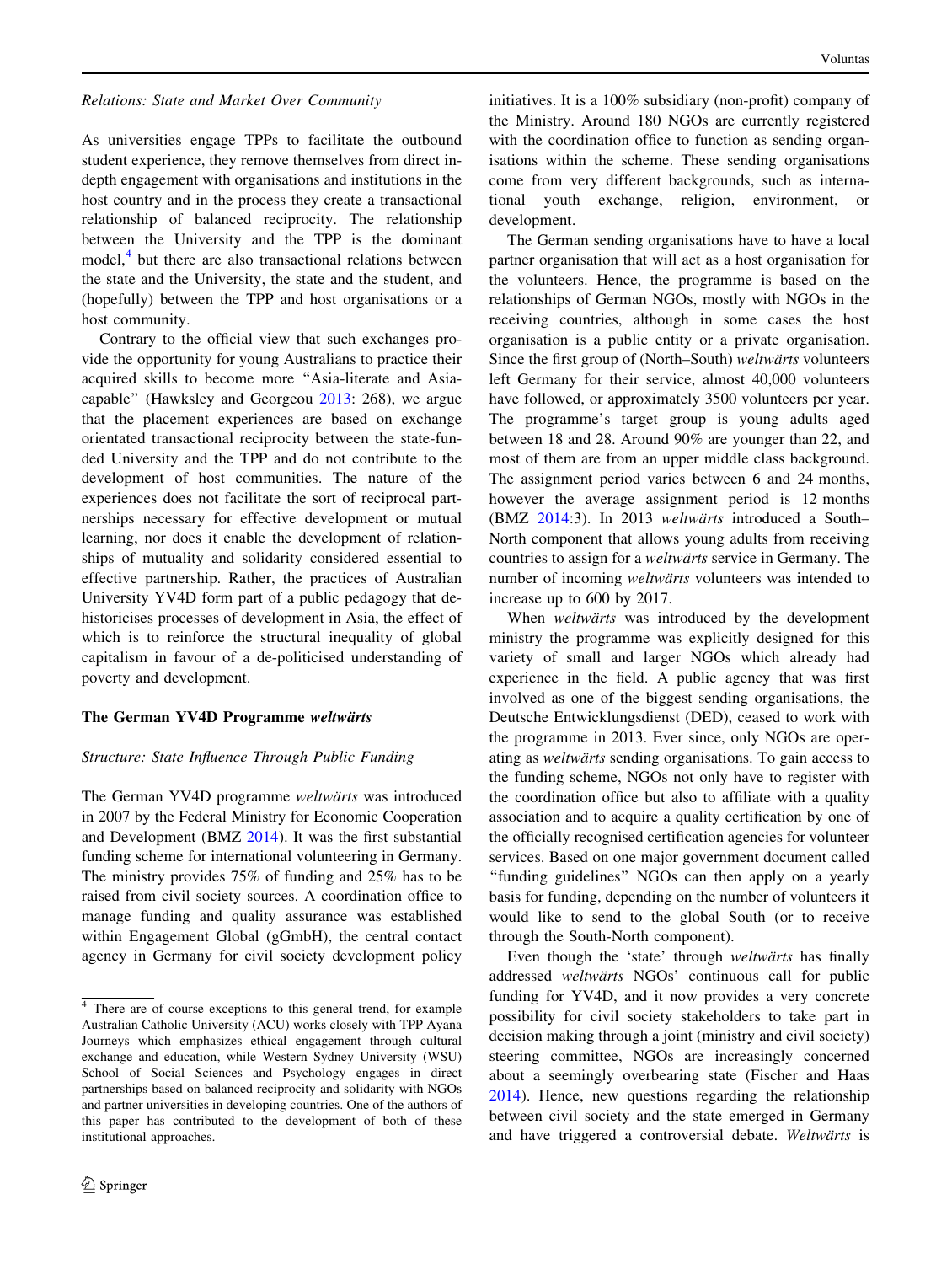viewed by NGOs as very much ''regulated'' and the extent of state control is perceived as particularly dominant. For instance, the state regulation went so far that the BMZ installed a national point of contact in various countries. This instrument was accepted, albeit unwillingly, by civil society stakeholders as it created a structure of direct access on the programme level in the host countries.

Analysing the state influence within *weltwärts* on various levels, Fischer and Haas ([2014\)](#page-12-0) have shown how weltwärts is closely connected to the state in the areas of funding, management and ownership. The question of ownership has emerged as particularly relevant in relation to hybridisation processes within V4D as a civil society activity. The question of to whom a volunteer service actually 'belongs', arose when the 'state' labelled weltwärts "volunteer service of the Federal Ministry for Economic Co-operation and Development'' (italics by the authors). The concept of ownership has much to do with ''perceived'' ownership and can therefore be linked to the question how strongly the state is present in the communication of the programme in the public. Through introducing a brand or label, weltwärts has influenced volunteers' sense of identity—they now see themselves first as volunteers of weltwärts, and not as volunteers of the NGO the applied at in order to participate in the programme. These mechanisms of state control and governance structures made it particularly difficult for civil society organisations to maintain and define their own goals within V4D, which was the case before the introduction of *weltwärts* and the state's claims of ownership and policy making. The state provides funding and exerts influence on other actors however there is no market logic involved.

#### Relations: Ambivalences of Reciprocity

Haas [\(2012](#page-12-0): 83ff.) has argued that due to the role of NGOs at the implementation level and the non-interference of 'the market', generalised forms of reciprocity are deeply anchored in the logic of *weltwärts*, thus transcending time periods, and with the involvement of individual persons the volunteers become the medium for a number of gift processes.

These processes, however, are full of ambivalences both on the macro and the micro levels; ambivalences that bring the relations of reciprocity out of balance, even making the YV4D trajectory into an instrument of neo-colonial patterns of thought and behaviour. A symmetrical relationship of exchange between the programme organisers in the global North and the receiving organisations in the South is only constructed through discourse. In practice, there is a clear sense of superiority and a claim to sovereignty over matters of interpretation in the global North, so we discern a more hierarchical approach is dominant as colonial images and positions are reproduced through the clear programmatic dividing line that separates the givers and the receivers.

Through the logic and the branding of the programme, the people of the global South are trapped in their old roles. Helping and learning are, in the post-colonial situation, subject to certain patterns and constraints that do not disappear in a simple intercultural encounter, rather they continue to evoke asymmetries in gift and reciprocity relations (for further elaboration see Haas [2012\)](#page-12-0).

## Voluntourism

## Structure: The Commercial Exchange

As a form of V4D, Voluntourism combines overseas travel with volunteering in communities and covers a diverse range of humanitarian, environmental and cultural restoration activities (Wearing [2001,](#page-13-0) p. 1). Voluntourism has a gendered dimension and is targeted to young people—most voluntourists are aged between 20 and 29 years, and 80% of these are young women (TRAM [2008](#page-13-0)). Critiques of V4D generally have documented: problems with volunteer tourism, service learning models, and international development 'industries' (Grusky [2000;](#page-12-0) Stoecker and Tyron [2009](#page-13-0); Tomazos and Cooper [2012](#page-13-0)); V4D's neocolonial affects, including dependency (Simpson [2004](#page-13-0); Guttentag [2009](#page-12-0); Haas [2012](#page-12-0); Vrasti [2013](#page-13-0)); the commodification of poverty and indigenous peoples, especially children, who provide photogenic backdrops to adventure travel (Hickel [2013;](#page-12-0) Reas [2013;](#page-13-0) McGloin and Georgeou [2015](#page-13-0)); and the rise of companies selling V4D itself as a commodity (Higgins-Desboilles and Russell-Mundine [2008](#page-12-0); Sharp and Dear [2013](#page-13-0)).

Voluntourism is principally facilitated by for-profit organisations based in the global North that benefit financially from sending others to developing countries and communities (McGloin and Georgeou [2015;](#page-13-0) Tomazos and Cooper [2012\)](#page-13-0). Short-term (from a few days to a few weeks) volunteer tourism activities are more popular than longerterm placements (6–12 months) (Lyons and Wearing [2008](#page-13-0)). This is significant as Callanan and Thomas ([2005\)](#page-12-0) argue that the shorter the time devoted to the project, the more likely self-interest is prioritized over altruistic concern for the host community or project. The proliferation of orphanages in Cambodia and Nepal to satisfy the demand of Westerners who want to work with poor children (Reas [2013](#page-13-0)) is one example, and Daley [\(2013:](#page-12-0) 376–377) argues that voluntourists, and the enterprises that place them, are actually complicit in the commodification of humanitarianism. In this view, the poor in the global South, and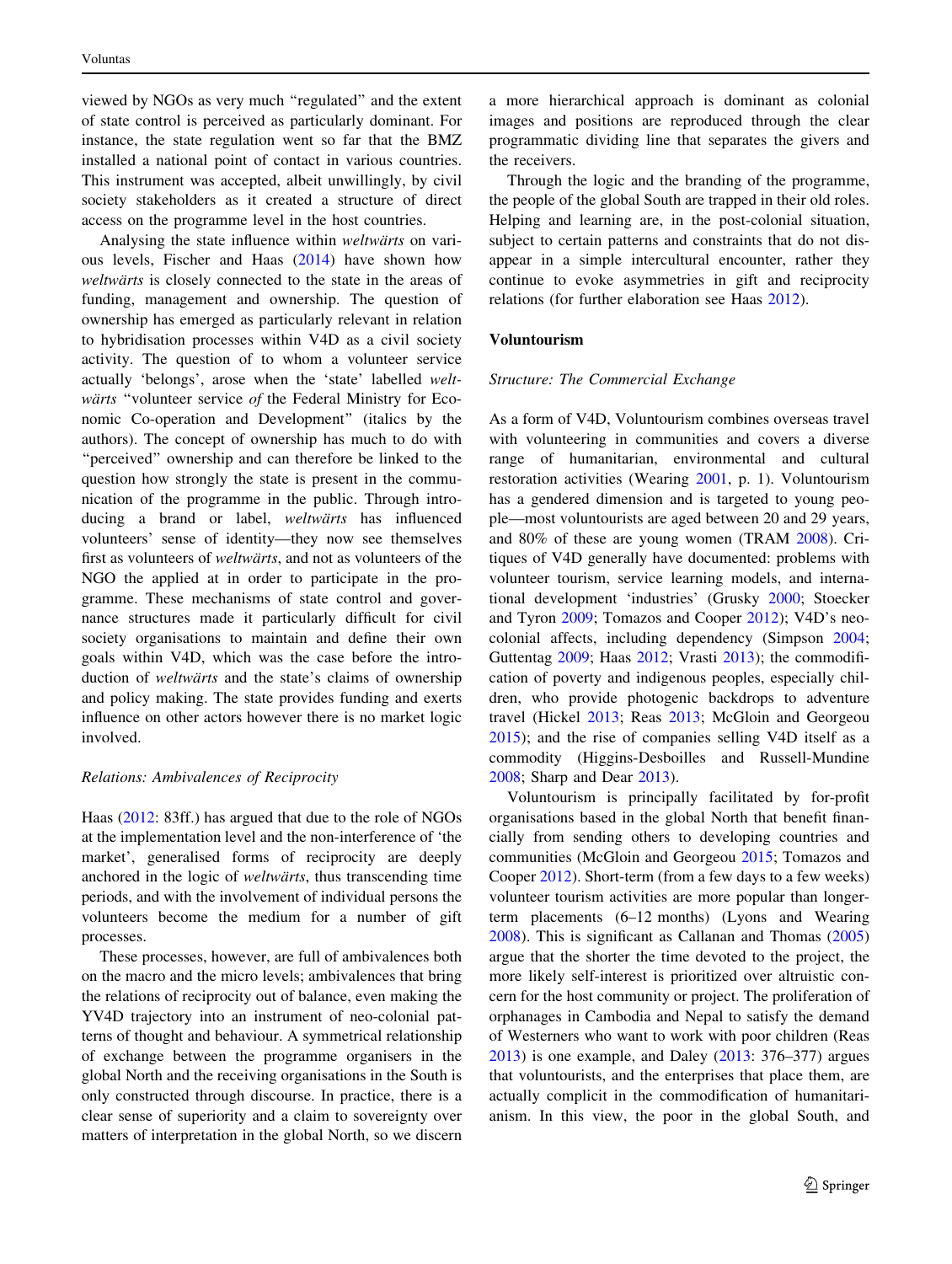poverty itself, become commodities to be enjoyed within a global neoliberal economy.

Tourism became linked to poverty alleviation in the 1990s when at the 1992 Rio Summit economic development was integrated into the discourse of sustainability (Goodwin [2009](#page-12-0); Hall [2007](#page-12-0): 112–114; Harrison [2008:](#page-12-0) 851). One result was the emergence of 'pro-poor tourism' (PPT) during this period, which reflected an interest in the relationship between development and poverty reduction strategies. The object of PPT was to link the elimination of poverty to the broader tourism industry, and advocates argued that as tourism is a significant or growing economic sector in most countries, PPT could make a significant contribution to the eradication of poverty (Goodwin [2009](#page-12-0): 90; Telfer and Sharpley [2008:](#page-13-0) 2). PPT was framed as an 'alternative' approach to mainstream tourism development models (Chok et al. [2007](#page-12-0): 144) that were criticized as growth oriented development, and as pushing modernisation and urbanisation. Humanitarian and human rights critiques however argued that mainstream tourism development approaches denied people participation in their own development and the opportunity to manage changes in their communities.

Significantly, a central component of PPT's strategy relied on harnessing the private sector to alleviate poverty (Goodwin [2009](#page-12-0): 90–92; McGloin and Georgeou [2015](#page-13-0): 5).The idea of engaging the market intersected with a growing consumer rejection of mass tourism as having negative environmental and socio-cultural impacts on the travel destination or country. The PPT rhetoric was taken up by community-based organisations (CBOs) in an attempt to attract tourists to their communities to spend money.<sup>5</sup> It was also embraced by commercial tourism operators based in the global North who positioned the activity as an alternative to mass tourism, and then marketed tourism packages with volunteer experiences in disadvantaged communities as having a positive impact on host communities (Coghlan and Noakes [2012;](#page-12-0) Guttentag 2012; McGloin and Georgeou [2015:](#page-13-0) 5; Smith and Font [2014;](#page-13-0) Tomazos [2010](#page-13-0))

Voluntourism represents a growing sector of the tourism industry (Wright [2013](#page-13-0): 240–241). Accurate statistics on voluntourism are difficult to obtain as the sector is unregulated. A 2008 study of 300 voluntourism organisations by the independent British consultancy, Tourism Research and Marketing (TRAM [2008\)](#page-13-0), estimated the voluntourism industry was then worth up to US\$2.6 billion worldwide, and involved an estimated 1.6 million people from Western countries—Europe, North America, Australia and New Zealand—travelling overseas to volunteer each year.

The packaging of experiences, and increased accessibility to information and links to other tourism sectors (Wright [2013:](#page-13-0) 240–241) means that, ironically, the activity of voluntourism is now considered a 'mass niche' of the tourism market (Callanan and Thomas [2005\)](#page-12-0), even though volunteer tourism companies position themselves as an ethical alternative to mass tourism. By using phrases such as 'giving back' and 'making a difference' (Smith and Font [2014](#page-13-0)) the companies draw upon discourses of mutual reciprocity, global civil society and community, however further examination of voluntourism reveals that its origins and logics lie squarely within the market.

## Relations: Balanced Reciprocity

Several relationships exist between actors engaged in voluntourism that highlight the difficulty of locating this YV4D activity within a traditional state/market/community division of society. In terms of the exchange between provider (company) and consumer (voluntourist), voluntourism clearly represents exchange reciprocity, however participants within voluntourism might see their actions as generalised reciprocity. Even though proponents want to 'do good' and 'give back', they do so within an economic and cultural environment where there is a clear neoliberal logic of consumer behaviour in the marketplace, and of economic laws. The motivation to 'help' is consumer desire (demand), which is met by companies who facilitate travel to exotic locations, and to communities living in poverty (supply). In this paradigm an exchange of money allows the consumer to experience personal growth through engaging with poverty, and to act on their desire to help, and the company is meant to provide access to the poor community and to make all the travel arrangements. The result is balanced reciprocity between consumer and company within the sphere of the market.

# New V4D Trajectories, Reciprocity and the Consequences for Civil Society

In this section we link V4D with aspects of the social theory of the gift and reciprocity. Since V4D locates itself within a discourse of development, a focus is put on the act of 'helping' in regard to asymmetrical reciprocity relations. We contend that the lens of reciprocity theory is particularly helpful in analysing the logics that underpin these new trajectories of V4D, and the relationships they foster.

The social theory of gift and reciprocity is ultimately linked to the question of whether people act in a rational manner—conceptualised via the well-known idea of

 $\frac{5}{3}$  Many of these organisations first emerged in the 1970s and early 1980s within the context of the call from developing countries for a New International Economic Order as small-scale projects that involved a high degree of participation by the local population. Examples include solidarity tours (Pearce [1992](#page-13-0): 18).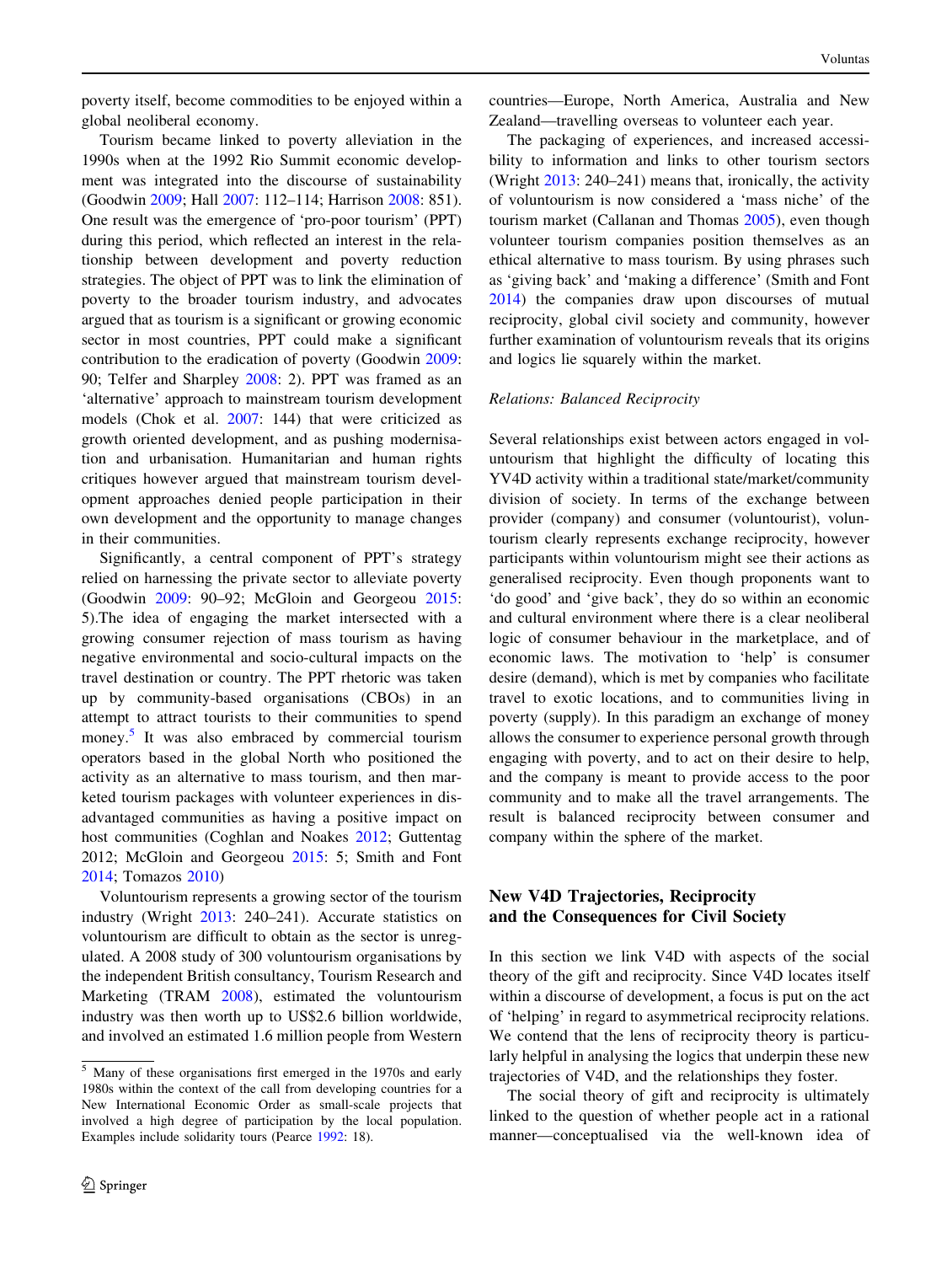classical economic theory of homo economicus (economic man)—or whether they are social and altruistic beings by nature. For example, are young people who engage in YV4D activities benefit-maximizers who go on 'egotrips to misery' (Töpfl [2008](#page-13-0))? One answer lies in an anthropologically rooted definition of 'altruism'. Adloff [\(2010:](#page-12-0) 28) describes altruism as a behaviour which favours others, even if for the actors themselves it involves or may involve a loss of benefaction. If both sides profit from the action, then we are no longer dealing with altruism. Following Schulz-Nieswandt and Köstler  $(2011)$  $(2011)$ , we utilise an anthropological understanding that does not equate individuality with egoism. Rather, we understand altruism in more nuanced social terms: 'Altruism as an expression of an interest in fellow human beings, is however a concern of the person, and thus part of the unit of the personal system, and thus an integrated component of the personal self-im-age' (Schulz-Nieswandt and Köstler [2011](#page-13-0): 77). This definition is deduced from the realisation that how people behave is always to be understood 'in the context of social relations and normative context of purpose' (Schulz-Nies-wandt and Köstler [2011](#page-13-0): 78 f.).

There is no doubt that YV4D participants profit from their service, especially if it is intended to result in future employment, but if each voluntary assignment is at the same time a learning process, which does not exclude selfinterest, can YV4D be considered altruistic? Following the anthropological understanding of altruism, humans are always to be understood in the context of their social relations, thus every human action should be understood as a social action. On an individual level however, the question centres on whether humans find a healthy balance between acting out of self-interest and their own principles and public spirit (Schulz-Nieswandt et al. [2009:](#page-13-0) 35).

The same question can be asked of YV4D programmes generally. Haas [\(2012](#page-12-0): 57 ff.) has shown that the aims and the promoted discourse of YV4D programmes has an influence on how the participating volunteers conceptualize their personal aims and role within the activities. For example, YV4D activities are placed within a development discourse that promises participants the opportunity 'to make a difference in people's lives' and to 'help the poor', those involved are very likely to adopt and to take on this discourse. For example, voluntourism uses the discourse of 'making a difference' as it markets its combination of adventure among photogenic 'others' with an appeal to the civic minded to engage in 'development' to end poverty. The acquisition of social and cultural capital is marketed as helping students secure jobs in the future as in theory it demonstrates civic virtue and global experience (McGloin and Georgeou [2015](#page-13-0); Smith and Font [2014](#page-13-0)).

Helping can be understood as a 'gift'. Following Mauss [\(1990](#page-13-0)) gift theory helps to identify several problematic aspects that emerge from such a developmental or 'helping' paradigm within V4D activities. Giving a gift is for Mauss a deeply ambiguous process, one which cannot be explained economically by self-interest or moralistically as purely altruistic giving (Adloff [2010](#page-12-0): 42). Mauss stressed that a gift on the one hand constitutes reciprocity, but it also always goes along with an obligation, which arises for the receivers, to reciprocate the gift (Mauss [1990:](#page-13-0) 4 f.). This obligation later became the subject of frequent sci-entific debate. Following Mauss, Caillé [\(2006](#page-12-0): 182) describes the gift as its own paradigm: it is free and mandatory, simultaneously being comprised of self-interest and unselfishness. It is mandatory, as someone must decide to cooperate; yet because violating the reciprocity rule can cause social sanctions, it is voluntary as nobody is forced to give. A duality thus underlies this understanding. Gift and reciprocity have their own logics which include a social component; they cannot be reduced to an economic exchange, but have a deeper symbolic meaning. As Adloff [\(2010](#page-12-0): 34) notes 'The dichotomy of interest and moral is transcended or rather becomes indistinguishable by the effect of the gift as an initiator of social reciprocity'.

The service and activities of Australian University YV4D participants in Asia cannot be attributed to egoism or altruism as explanatory paradigms. Instead, the mutuality processes must be analysed, as this is brought about by the service of the volunteers and their help or support in their places of assignment. For YV4D this raises questions about the nature of the exchange. While there are innumerable forms of exchange, which can all differ, there are nonetheless some basic rules and forms that can be represented and compared. The most relevant for this paper is that advanced by Stegbauer [\(2010](#page-13-0): 14 f.) that concerns generalized reciprocity.

The notion of generalized reciprocity is particularly pertinent when analysing North–South relations with respect to differentiating between solidarity and charity. In principle humans help each other, because, it is assumed, they hope that when in need others will help them. Albert rightfully asks whether according to this conception the recipients of the assistance are actually exonerated or 'more likely remain in a position of dependence' (Albert [2010](#page-12-0): 207). Various authors therefore suggest a clear differentiation between the terms solidarity and charity. ''Solidarity relations are based on symmetrical reciprocity and live on the basic reversibility of the giver-receiver relationship. Charity […] on the other hand is based primarily on the inequality of an asymmetrically functioning reciprocity'' (Adloff [2010](#page-12-0): 53). Charity cements social positions (Stegbauer [2010](#page-13-0): 81). If one applies the principle of generalized reciprocity to V4D activities, one important question that emerges is 'are they conceptualized as charity or solidarity?' For example, voluntourism adopts a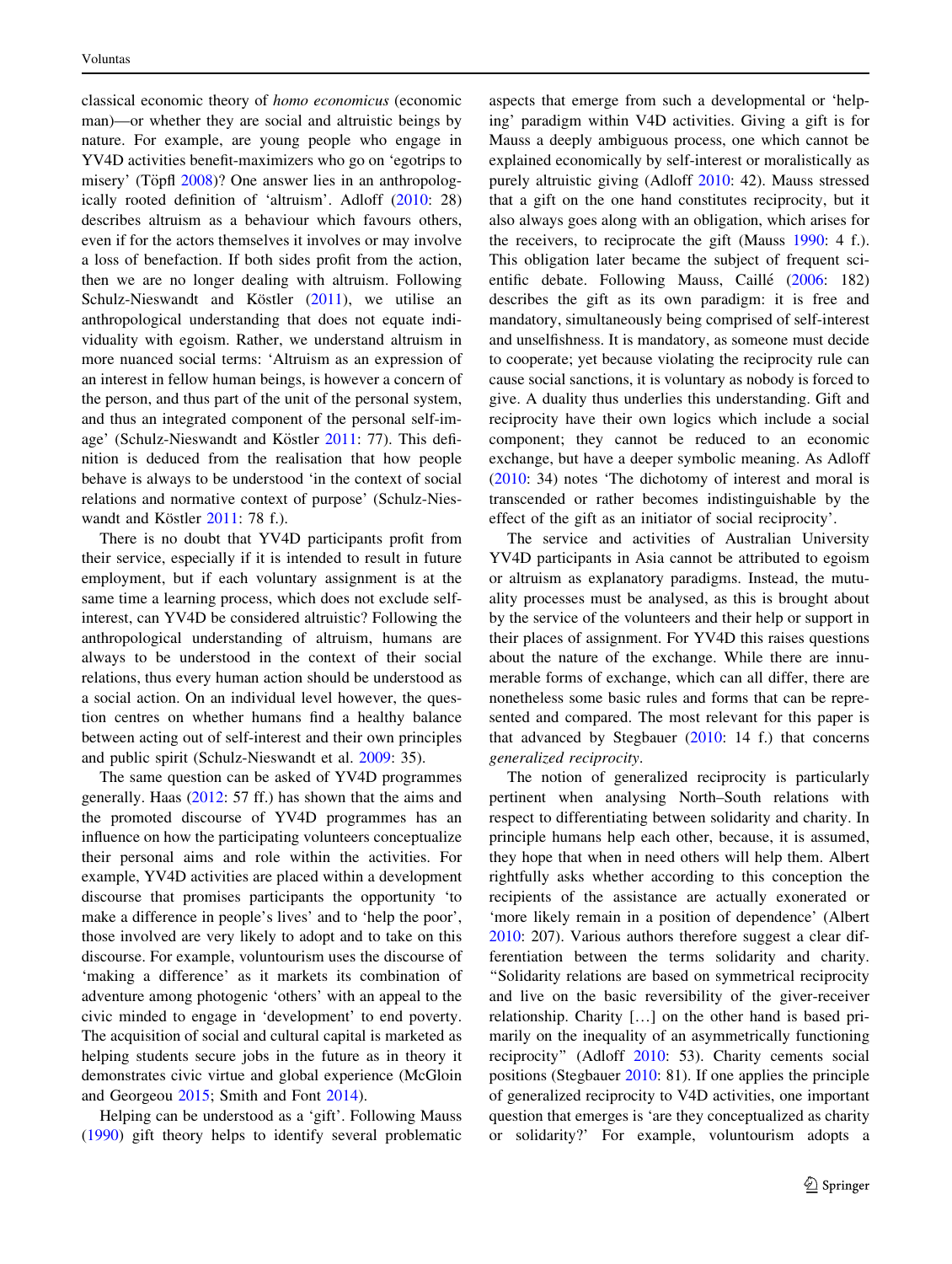discourse of 'helping', thus reinforcing existing global inequalities between rich and poor, and aligning more closely with charity (and therefore away from solidarity).

Social roles can also be connected with the principle of reciprocity. A role means the actions and attitudes that are typically expected from a position. Roles are both assigned by the environment, and fulfilled by the actors who act according to social and cultural roles. This happens to a varying extent depending on the role pattern (Stegbauer [2010:](#page-13-0) 93 ff.). In the case of reciprocity, it is about the mutual expectation of the fulfilment of expectations connected with the role, i.e. the 'expectation of expectation'. A certain role always has a counterpart, which accepts the role as such. These role expectations have an effect on relationships, and they differ from culture to culture (Stegbauer [2010:](#page-13-0) 96 f.). There are automatically assigned roles which have external attributes (e.g. age and sex), and acquired roles (e.g. occupation).

As we have tried to show in brief, processes of giving and receiving are deeply ambivalent—especially in the context of development, aid, charity and volunteering. A symmetrical relationship of exchange and solidarity between organisers of volunteer activities and the receiving organisations in the global South is only constructed through dialogue and discussion.

We have argued university YV4D placement experiences are based on transactional (i.e. exchange) reciprocity between the State/University and the TPP. The host community is seen as an opportunity for students to learn, so rather than a reciprocity based around giving it can in fact be conceptualised as one of taking. The nature of the experience does not facilitate the sort of reciprocal partnerships necessary for effective development, nor does it enable the development of relationships of mutuality and solidarity considered essential to partnership.

Voluntourism packages are sold on the idea of 'helping' or 'giving back'. That is, people feel compassion 'for', rather than solidarity 'with', the poor and marginalised, and they feel they should act on that feeling to make things better, and to demonstrate that they are ethical consumers/citizens (Muehleback [2012\)](#page-13-0). Indeed, the 'ethical consumer' requires inequality so as to demonstrate their compassion within the marketplace, and global inequality facilitates 'individual heroic acts' of compassion by the volunteer. Such a model of 'helping' others develop assumes that a conveyor belt of individual compassionate acts builds global cohesion, and that this leads to social change and development. The result is a public pedagogy that altruistic young people can help in the modernisation of a country through short-term engagement with development processes. The focus becomes fixed on the symptoms of social inequality, rather than its root causes, and the emphasis is on tackling short-term and individual issues, rather than on underlying structural inequalities

(Simpson [2004](#page-13-0); Eikenberry [2009;](#page-12-0) Nickel and Eikenberry [2009](#page-13-0), [2013](#page-13-0); Rochester [2013\)](#page-13-0).

Scholars of voluntarism argue that such developments reflect a shift in volunteer motivations from an emphasis on fulfilling a social need, toward individualized and instrumentalised self-fulfilment. Simpson ([2004\)](#page-13-0) found that this shift was most certainly occurring in the case of volunteer tourism, which generally requires little individual time commitment, and involves predominantly unskilled labour (McGloin and Georgeou [2015:](#page-13-0) 4), and that the emphasis is on individual advancement which fails to 'engage in the structural relationships between communities of the developed and developing world' (Simpson [2004:](#page-13-0) 689).

# **Conclusions**

We have argued that new YV4D trajectories are complex and hybrid, and that they no longer exist entirely within civil society. The influences of the state on V4D is older than that of the market, but both are clearly engaged in new YV4D trajectories. The evolving combinations of interest and the different relational logics and expectations in operation require new questions to understand the dynamics at play, questions focused on the expectations of reciprocity that mediate relationships between actors in the development process. Our three YV4D case studies cover redistributive reciprocity (welwarts), and exchange reciprocity (both university YV4D and voluntourism). We conclude that generalised reciprocity (solidarity) is harder to locate within new trajectories of YV4D due to the intrusion of neoliberal market logic of exchange, along with political ideologies and state interests. This is a significant finding as it demonstrates the individual logic of neoliberalism may have eroded the solidarity and reciprocity inherent in traditional notions of volunteering, particularly in V4D.

New YV4D trajectories claim to empower both local communities and individuals within them. They create altered power hierarchies in terms of exchanges and the relationships taking place. The result is an embedding of a normalising logic of neoliberal consumerism and consumption, now applied to the products of poverty and underdevelopment. The model we have suggested has adopted a lens of reciprocity to take us away from the state/market/community approach and to concentrate more on the quality and type of reciprocity taking place. The concentration on the notion of the gift has assisted in highlighting the potential for expectation to come from actions. What is clear is that new trajectories of YV4D require new theoretical frameworks to understand what they claim, seek to achieve, and actually do achieve. We hope the model we have advanced is a small step towards moving from a state/market/civil society understanding of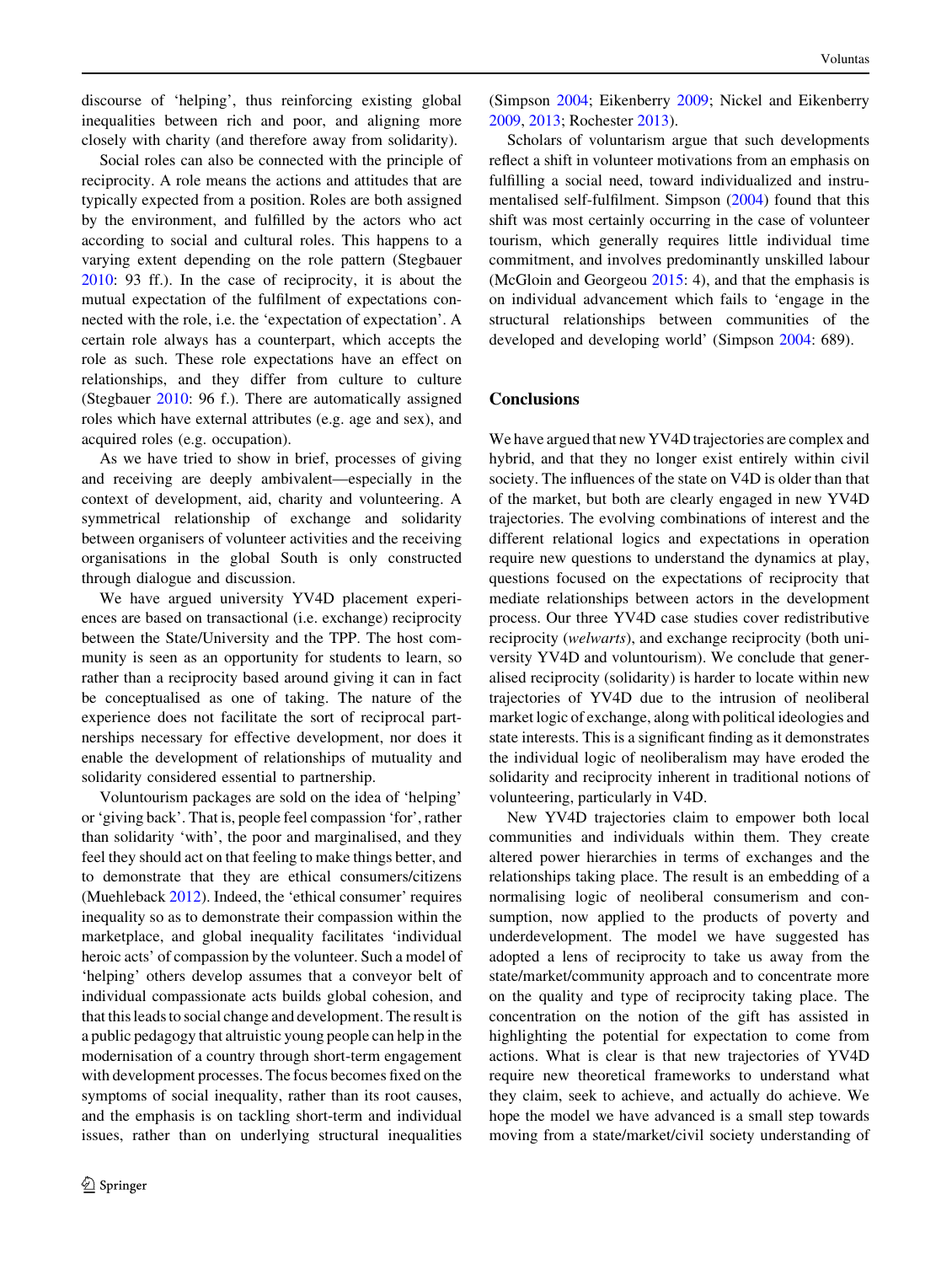<span id="page-12-0"></span>YV4D to a more nuanced assessment based on the type of reciprocity expressed. This would be an important development for global social justice, equality of opportunity and the construction of future exchange and YV4D programmes in terms of their modalities. Applications of our model to emerging YV4D (and indeed V4D) trajectories will enable us to locate the closest underlying logic, and therefore the nature of the exchanges taking place.

Acknowledgement The authors acknowledge the feedback from audience and panel members at IVCO 2016 Bonn and at ISTR 2018 Amsterdam.

#### Compliance with Ethical Standards

Conflict of interest The authors declare that they have no conflict of interest.

## References

- 40K Globe. (2019). ''Homepage''. [https://au.gradconnection.com/](https://au.gradconnection.com/employers/40k-globe/about-us/) [employers/40k-globe/about-us/](https://au.gradconnection.com/employers/40k-globe/about-us/). Accessed 23 Feb 2019.
- Adloff, F. (2010). Philanthropic action: A historical sociology of founding in Germany and the USA. Frankfurt am Main: Campus Verlag.
- Albert, A. C. (2010). Help as gifts and reciprocity: Perspectives of a theology of help in interdisciplinary discourse. Heidelberg: Universitätsverlag Winter.
- Anheier, H. K., Priller, E., & Zimmer, A. (2000). Zur zivilgesellschaftlichen Dimension des Dritten Sektors. In H.-D. Klingemann & F. Neidhardt (Eds.), Zur Zukunft Der Demokratie (pp. 71–98). Berlin: Sigma.
- Baillie Smith, M., Laurie, N., & Griffiths, M. (2018). South–South volunteering and development. The Geographical Journal, 184(2), 158–168.
- Batliwala, S., & Brown, L. D. (Eds.). (2006). Transnational civil society: An introduction. Bloomfield: Kumarian Press.
- BMZ. (2014). Guideline for the development volunteers service 'weltwärts'. Retrieved from [http://www.weltwaerts.de/en/detail.](http://www.weltwaerts.de/en/detail.html%3fid%3d180%26file%3dfiles/_media/content/Dokumente/3_EO/Infomaterial-EO/114-foerderleitlinie-weltwaerts-en.pdf) [html?id=180&file=files/\\_media/content/Dokumente/3\\_EO/Info](http://www.weltwaerts.de/en/detail.html%3fid%3d180%26file%3dfiles/_media/content/Dokumente/3_EO/Infomaterial-EO/114-foerderleitlinie-weltwaerts-en.pdf) [material-EO/114-foerderleitlinie-weltwaerts-en.pdf.](http://www.weltwaerts.de/en/detail.html%3fid%3d180%26file%3dfiles/_media/content/Dokumente/3_EO/Infomaterial-EO/114-foerderleitlinie-weltwaerts-en.pdf)
- Boluk, K., Kline, C., & Strooback, A. (2016). Exploring the expectations and satisfaction derived from volunteer tourism experiences. Tourism and Hospitality Research, 17(3), 272–285.
- Butcher, J. (2011). Volunteer tourism may not be as good as it seems. Tourism Recreation Research, 36(1), 75–76.
- Caille´, A. (2006). Neither methodological holism nor methodological individualism—Marcel Mauss and the paradigm of the gift. In S. Moebius & C. Papilloud (Eds.), Gift—Marcel Mauss' cultural theory of gift (pp. 161-214). Wiesbaden: VS Verlag für Sozialwissenschaften.
- Callanan, M., & Thomas, S. (2005). Volunteer tourism: Deconstructing volunteer activties within a dynamic environment. In M. Novelli (Ed.), Niche tourism: Contemporary issues, trends and cases (pp. 183–200). Oxford: Elsevier Butterworth-Heinemann.
- Chen, J. (2018). Understanding development impact in international development volunteering: A relational approach. The Geographical Journal, 184(2), 138–147.
- Chok, S., Macbeth, J., & Warren, C. (2007). Tourism as a tool for poverty slleviation: A critical analysis of 'pro-poor tourism' and implications for sustainability. Current Issues in Tourism, 10(2–3), 144–165. [https://doi.org/10.2167/cit303.](https://doi.org/10.2167/cit303)
- Coghlan, A., & Noakes, S. (2012). Towards an understanding of the drivers of commercialization in the volunteer tourism industry. Tourism Recreation Research, 37(2), 123–131. [https://doi.org/](https://doi.org/10.1080/02508281.2012.11081697) [10.1080/02508281.2012.11081697.](https://doi.org/10.1080/02508281.2012.11081697)
- Daley, P. (2013). Rescuing African bodies: Celebrities, consumerism and neoliberal humanitarianism. Review of African Political Economy, 40(137), 375–393.
- Department of Education and Training (DET). (2018). Research snapshot, April 2018. Commonwealth of Australia.
- Eikenberry, A. (2009). Refusing the market: A democratic discourse for voluntary and nonprofit organisations. Nonprofit and Voluntary Sector Quarterly, 38(4), 582–596.
- Evers, A., & Laville, J.-L. (2004). Defining the third sector in Europe. In A. Evers & J.-L. Laville (Eds.), The third sector in Europe (pp. 14–23). Cheltenham: Edward Elgar.
- Fischer, J. & Haas, B. (2014). Overbearing state and stubborn civil society? German International volunteer service programmes between subsidarity and accountability, ISTR working papers series volume IX.
- Fowler, J. (2008). Experiential learning and its facilitation. Nurse Education Today, 28(4), 427–433.
- Georgeou, N. (2012). Neoliberalism, development and aid volunteering. New York: Routledge.
- Goodwin, H. (2009). Reflections on 10 years of pro-poor tourism. Journal of Policy Research in Tourism, Leisure and Events, 1(1), 90–94.
- Gribble, C. & Tran, L. (2016). International trends in learning abroad. International Education Association of Australia and Universities Australia: Melbourne. [http://hdl.voced.edu.au/](http://hdl.voced.edu.au/10707/407870) [10707/407870](http://hdl.voced.edu.au/10707/407870). Accessed 13 Dec 2017.
- Grusky, S. (2000). International service learning: A critical guide from an impassioned advocate. American Behavioral Scientist, 43, 858–867.
- Guttentag, D. A. (2009). The possible negative impacts of volunteer tourism. International Journal of Tourism Research, 11(6), 537–551.
- Haas, B. (2012). Ambivalence of reciprocity. Reciprocity forms of the weltwärts-volunteer service in the mirror of postcolonial theory, interdisciplinary studies on voluntary services (Vol. 2). Cologne: Kölner Wissenschaftsverlag.
- Haas, B., & Repenning, A. (2018). Transnational knowledge in volunteering for development—A postcolonial approach to weltwärts. Transnational Social Review, 8(1), 34-49.
- Hall, M. C. (2007). Pro-poor tourism: Do 'tourism exchanges benefit primarily the countries of the south'? Current Issues in Tourism,  $10(2-3)$ ,  $111-118$ .
- Harrison, D. (2008). Pro-poor tourism: A critique. Third World Quarterly, 29(5), 851–868.
- Hawksley, C., & Georgeou, N. (2013). Issues in Australian foreign policy: July to December 2012. Australian Journal of History and Politics, 59(2), 260–275.
- Hickel, J. (2013). The "real experience" industry: Student development projects and the depoliticisation of poverty. Learning and Teaching, 6(2), 11–32.
- Higgins-Desbiolles, F., & Russell-Mundine, G. (2008). Absences in the volunteer tourism phenomenon: The right to travel, solidarity tours, and transformation beyond the one-way. In K. D. Lyons & S. Wearing (Eds.), Journeys of discovery in volunteer tourism: International case study perspectives (pp. 182–194). Oxfordshire: CABI.
- Langdon, J., & Agyeyomah, C. (2014). Critical hyper-reflexivity and challenging power: Pushing past the dichotomy of employability and good global citizenship in development studies experiential learning contexts. In R. Tiessen & B. Huish (Eds.), Globetrotting or global citizenship: Perils and potential of international